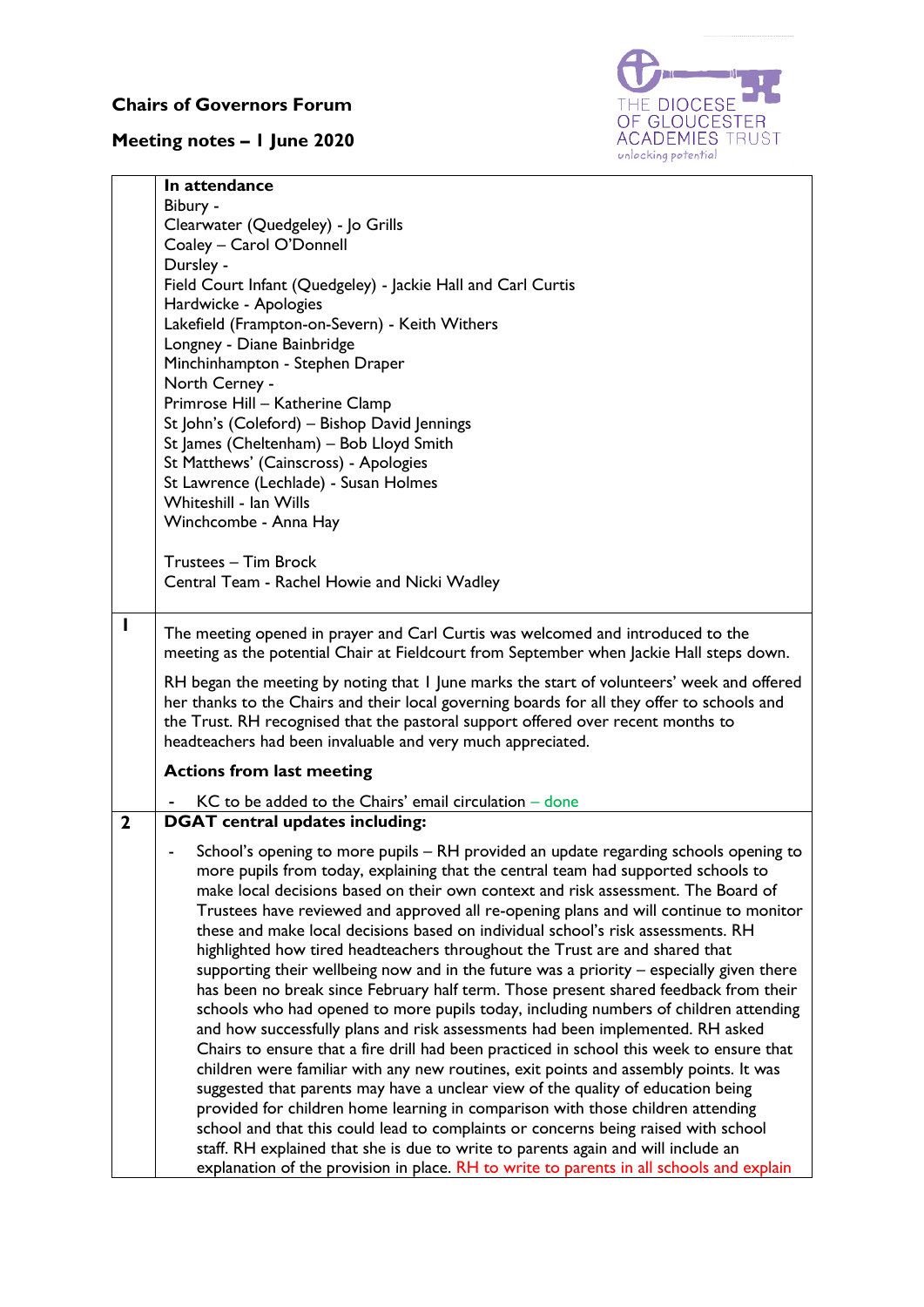|                         | the current learning provision for all children. Those present thanked RH and the                               |
|-------------------------|-----------------------------------------------------------------------------------------------------------------|
|                         | central team for the support and care provided to headteachers throughout the                                   |
|                         | coronavirus pandemic.                                                                                           |
|                         | Annual budget reminder - RH reminded Chairs that the annual budget setting process                              |
|                         | should continue and the deadline for budgets to be with the central team is the 24 <sup>th</sup>                |
|                         | June.                                                                                                           |
|                         |                                                                                                                 |
|                         | Wellbeing training for all DGAT schools - RH provided an overview of the extensive                              |
|                         | support that has been put in place for headteachers and all school staff across the                             |
|                         | Trust, including - but not limited to - trauma training, access to a 24 hour free support                       |
|                         | helpline, referrals to occupational health where relevant.                                                      |
| $\overline{\mathbf{3}}$ | Local governing board meetings                                                                                  |
|                         | Feedback on remote LGB meetings - challenges and opportunities. NW asked for                                    |
|                         | feedback on the recent remote meetings local governing boards had held. The majority                            |
|                         | of feedback shared was positive, with only a couple of technical challenges noted. A                            |
|                         | question was asked about the purpose of recording meetings and whether recordings                               |
|                         | would be shared with all attendees as a record of the meeting. NW confirmed that a                              |
|                         | decision to record a meeting should be in line with the DGAT Trustees and Local                                 |
|                         |                                                                                                                 |
|                         | Governors Remote Meetings Policy and in the current circumstances would likely to                               |
|                         | only be for the purpose of writing the minutes. A written record of the meeting                                 |
|                         | remains a requirement - therefore it would not be necessary to share the recording                              |
|                         | with the whole board.                                                                                           |
|                         | Confidentiality during meetings - NW asked Chairs to remind all attendees of local                              |
|                         | governing board meetings that the normal expectations and requirements of                                       |
|                         | confidentiality as set out in the Local Governor Code of Conduct apply to remote                                |
|                         | meetings. It was advised that local governors be reminded that they can send apologies                          |
|                         | if they cannot attend a remote meeting and maintain complete confidentiality or will be                         |
|                         | disturbed by family members.                                                                                    |
|                         | LGB meetings for remainder of the academic year - NW recommended that LGBs                                      |
|                         |                                                                                                                 |
|                         | hold one more meeting this academic year in late June/early July. Committee meetings                            |
|                         | should remain suspended and no monitoring to take place in schools.                                             |
|                         | Template LGB agenda for July 2020 - NW shared a template agenda which LGBs can                                  |
|                         | use for their meeting in June/July to cover essential business. It is strongly                                  |
|                         | recommended that LGBs currently focus on essential business only to support the                                 |
|                         | wellbeing and workload of headteachers.                                                                         |
| 5                       |                                                                                                                 |
|                         | Relationships and Health Education: Change in Statutory guidance from                                           |
|                         | September 2020                                                                                                  |
|                         |                                                                                                                 |
|                         | DGAT Relationships and Health Education (RHE) Policy - NW confirmed that DGAT                                   |
|                         | have issued an updated policy which meets the statutory guidance being implemented                              |
|                         | in September 2020. Jackie Buckland has supported headteachers with planning the new                             |
|                         | RHE curriculum.                                                                                                 |
|                         | DGAT Relationships and Health Education training - Jackie Buckland and Helen                                    |
|                         | Springett have facilitated RHE training for headteachers, PSHE leads and governors.                             |
|                         |                                                                                                                 |
|                         | NW reported that the training presentation was available on the DGAT website for                                |
|                         | governors to access if they hadn't been able to attend the training - any questions                             |
|                         | arising from the training can be directed to Helen and Jackie via NW.                                           |
|                         | Parent and carers consultation - NW explained that local governors should be                                    |
|                         | aware that schools are required to consult with parents and carers on the RHE                                   |
|                         | Policy and curriculum and DGAT have suggested this takes place in term six.                                     |
|                         | Local governors should confirm the consultation has taken place and receive a report                            |
|                         | on the trends of parent and carer feedback. The outcomes of parent and carer                                    |
|                         | consultations will need to be shared with DGAT via the headteachers.                                            |
|                         |                                                                                                                 |
| 6                       | <b>Policies</b>                                                                                                 |
|                         | Child Protection and Safeguarding - RH explained that a further update to the policy's                          |
|                         |                                                                                                                 |
|                         | Coronavirus (COVD-19) addendum regarding remote learning. The most up-to-date                                   |
|                         | version is available on the DGAT website.<br>Governor and Trustees Expenses – to note and for sharing with LGBs |